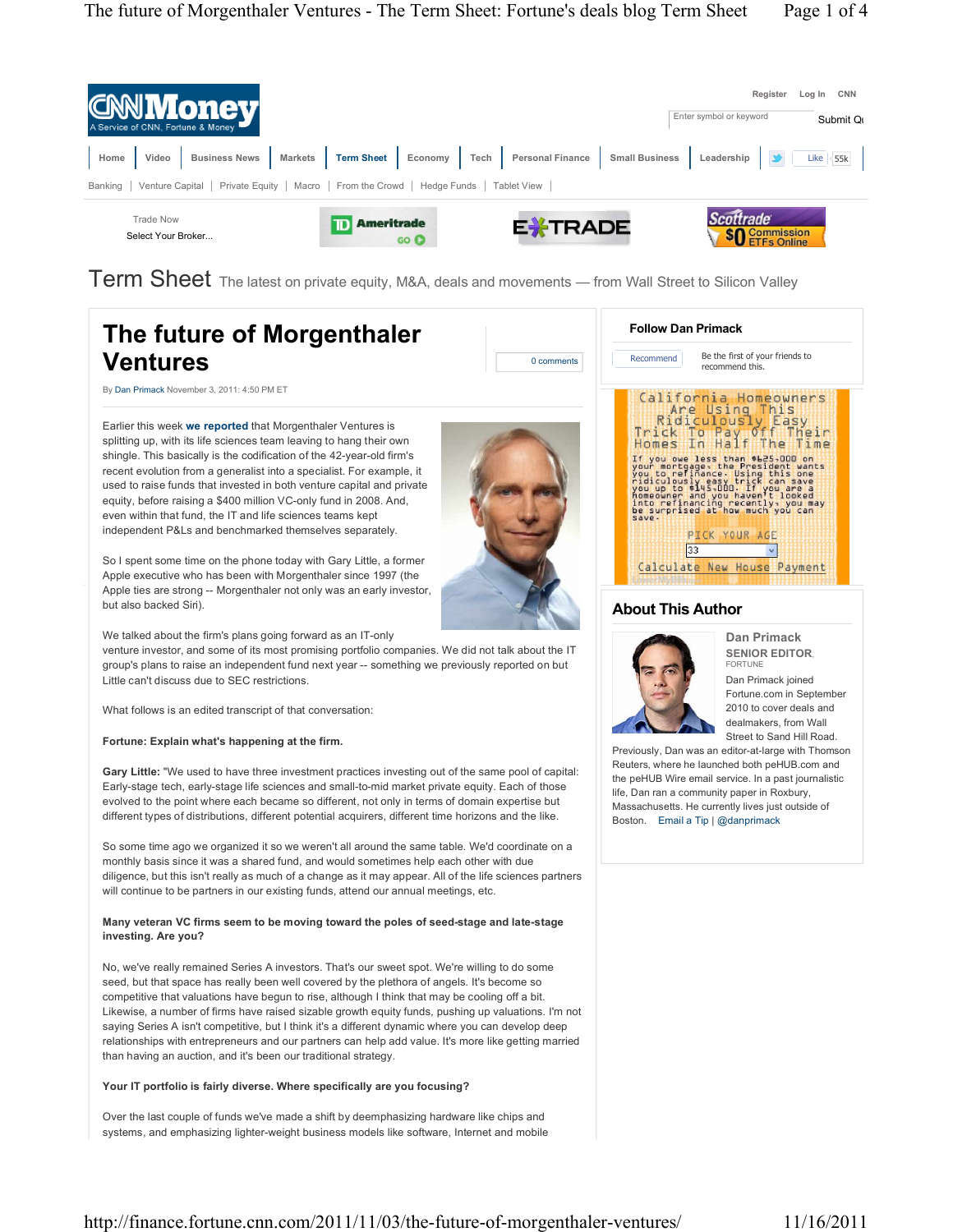media. In funds six through eight, we were 2/3 invested in hardware and the current fund is more than 85% software-related.

### **What are the most promising companies in the current fund?**

The ones that are easiest to talk about are the ones that others view as our early successes, because they've already raised follow-on funding. One is Evernote. We were the first U.S. investor in the company two years ago, and it has handily beaten its plan in just about every dimension and every metric. One year later Sequoia led a round and then another.

Another one would be Lending Club... That's led by Rebecca Lynn, a newer partner we brought to Morgenthaler from NextCard. She did the deal in the depths of the 2009 credit crunch, but she knew the space and said it would be a winner. One year later Foundation Capital came in with a nice financing and this year Union Square Ventures made it the first investment in their growth fund. My guess is that it's about 20x the size of when we first invested in terms of originations.

Finally, there is Practice Fusion, which focuses on e-health records. The area is taking off right now because the Obama Administration has required doctors to convert to e-health records through four years via incentives and four years through penalties. The entrepreneur in this case picked a SaaS business model and now they're... adding one million patient records every eight days. One year after we invested, Peter Thiel made a rare late-stage investment in the company.

### **I notice you have a few energy companies in your portfolio. Still an area of interest?**

We did a couple investments before the word cleantech was even invented, but it has not been an area we've built a practice around.

**There has been some talk in VC circles about "social recognition," in which who knows you almost seems as important as who you know. Blogging, tweeting, etc. Do you subscribe to the theory?**

I think it's worked well for a number of people who've committed to it. On the other hand, I think it takes an enormous amount of time to do it and tend to it – time that may not therefore be spent tending to portfolio company investments or due diligence. It's probably more important in seed opportunities than in Series A.

# **Are you expecting any significant personnel changes to the IT team over the next 12-24 months?** Type your comment here.

The team is quite stable. The changes we've made lately have been to bring people on. I mentioned Rebecca, but we also added Mark Goines. Mark was head of product management at Schwab and then at a company that was acquired by Intuit, where he later became head of all consumer businesses. He then co-founded a company in the security space that was successfully acquired, and became a successful angel investor and highly-sought after board member for startups like Mint. He's actually a guy who hasn't blogged a single day in his life, but has entrepreneurs coming to him left and right.

## **Any plans to change the firm's name?**

No. We've had it for 42 years, and plan to keep it.

*Sign up for my daily email newsletter on deals and deal-makers: GetTermSheet.com*

Posted in: **Morgenthaler Venture**, **Venture Capital**

### **Sponsored Links**

**Invest for your future** Find out what this company has up it sleeves. GoldExplorationInvestment.com

**Could This Stock Triple?** The Hottest Alternative Energy Stock on Wall Street right now! chicagofinancialtimes.com/SENY/

# **The Next Internet Boom**

Stock Investment with 1,000% Potential Gains. www.smauthority.com

# **More from Term Sheet**







# **From the Crowd**

Commentary and analysis from outside voices in venture capital, hedge funds and economics

10 clues that it's time to start your own business

The real cost of patent trolls

Hey, where are all the healthcare investors going?

Racism in tech

Top 5 scaling lessons from superhero CEOs

## **Featured Newsletters**

#### **Today in Tech**

Every morning, discover the companies, deals and trends in tech that are moving markets and making headlines. **SUBSCRIBE**

#### **The Term Sheet**

Receive Fortune's newsletter on all the deals that matter, from Wall Street to Sand Hill Road. **SUBSCRIBE**

### **Big Tech**

Covering the digital giants of Silicon Valley and beyond, an in-depth look at enterprise companies, and the startups disrupting them. Written by **Michal Lev-Ram** and emailed twice weekly. **SUBSCRIBE**

#### **Ask Annie**

Anne Fisher answers career-related questions and offers helpful advice for business professionals. **SUBSCRIBE**

US INDICES

**SEE ALL NEWSLETTERS**

### **Markets**

 **Buy a link here**

MARKET<br>MOVERS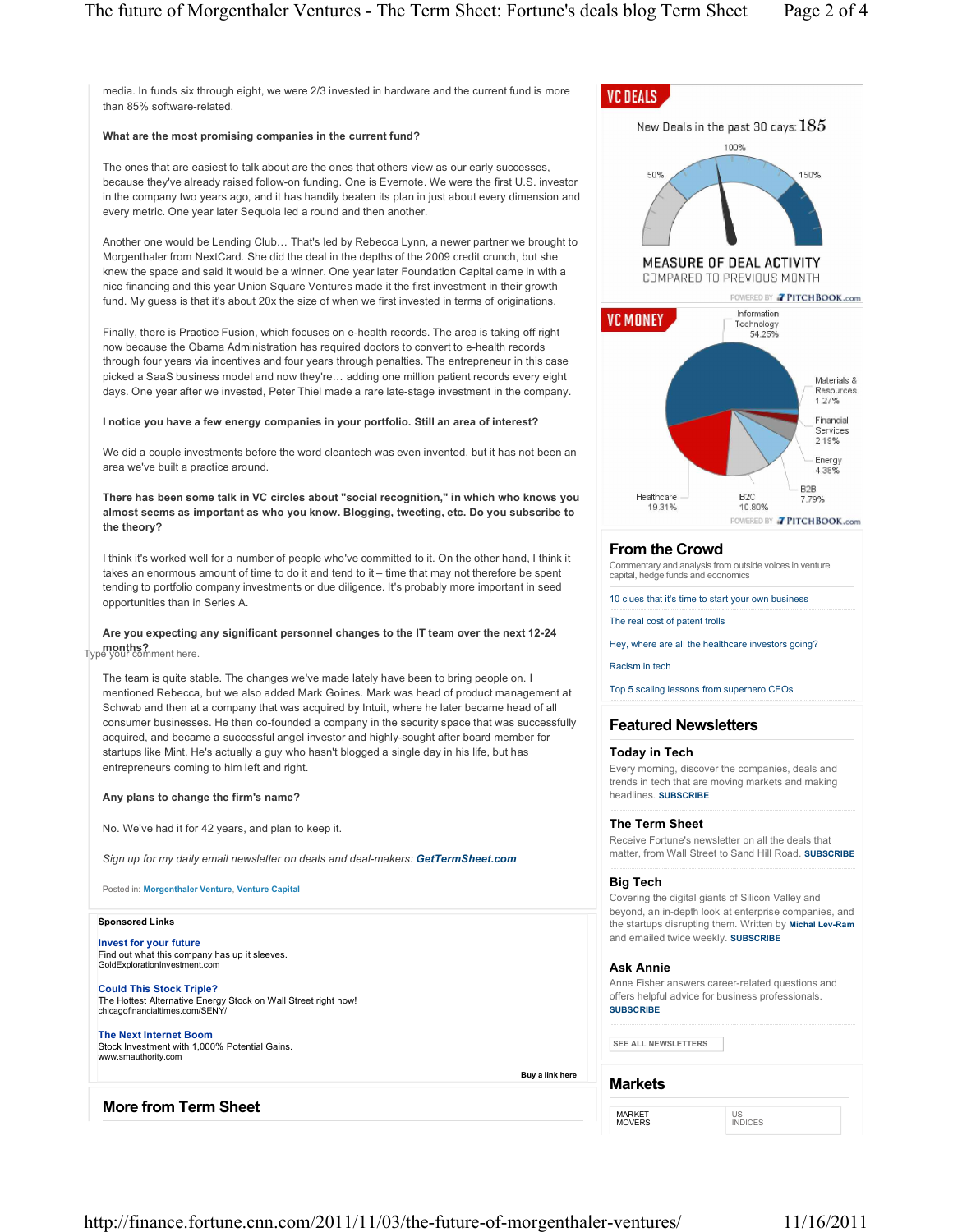Finally, finance bonuses return to earth The best way to play emerging markets Time to buy U.S. banks? **VIEW ALL Join the Conversation**

Sort by Newest first **Subscribe by RSS** Subscribe by RSS

**Login below to leave a comment**

**CNM**oney

| Company                  | Price | Change  | % Change |
|--------------------------|-------|---------|----------|
| Bank of America Corp     | 5.92  | $-0.21$ | $-3.51%$ |
| <b>Intel Corp</b>        | 24.96 | $-0.38$ | $-1.50%$ |
| Micron Technology In     | 6.68  | 1 22    | 22 34%   |
| <b>Cisco Systems Inc</b> | 18.84 | $-0.28$ | $-1.46%$ |
| General Electric Com     | 15.98 | $-0.22$ | $-1.36%$ |
| Data as of 3:56pm ET     |       |         |          |
| $G_0$<br>svm             |       |         |          |

# **Most Popular**

| Big banks are dead money                        |    |
|-------------------------------------------------|----|
| Best resale value cars                          |    |
| Motor Trend Car of the Year: VW<br>Passat       | 55 |
| Delaying retirement: 80 is the new<br>65        |    |
| Ford's latest Escape - completely<br>redesigned |    |

| Search |  |
|--------|--|
|--------|--|

job title or company location

Accounting jobs Engineering jobs

simply hired

Search

Finance jobs Management jobs Marketing jobs Sales jobs

### SEE ALL JOBS

**Job** 

**Sponsored Links**

**Invest for your future** Find out what this company has up it sleeves.

**Could This Stock Triple?** The Hottest Alternative Energy Stock on Wall Street right now!

**The Next Internet Boom** Stock Investment with 1,000% Potential Gains.

**Overstock Laptops: \$37.79** Get a brand new laptop for \$37.79. Limit 1 A Customer. Grab Yours Now.

 **Buy a link here**

### **Current Issue**



# **Facebook vs. Google!**



- $\blacksquare$  Get the Fortune app
- $S$ ubscribe

# CM HOTEY

**About CNNMoney** Contact Us Advertise with Us User Preferences

**Content** Fortune Magazine Money Magazine Business News

**Magazines** Subscribe to Fortune Subscribe to Money Give the Gift of Fortune **Site Tools** Site Map Watchlist Search Jobs **Stay Connected** My Account Mobile Site & Apps Facebook

http://finance.fortune.cnn.com/2011/11/03/the-future-of-morgenthaler-ventures/ 11/16/2011